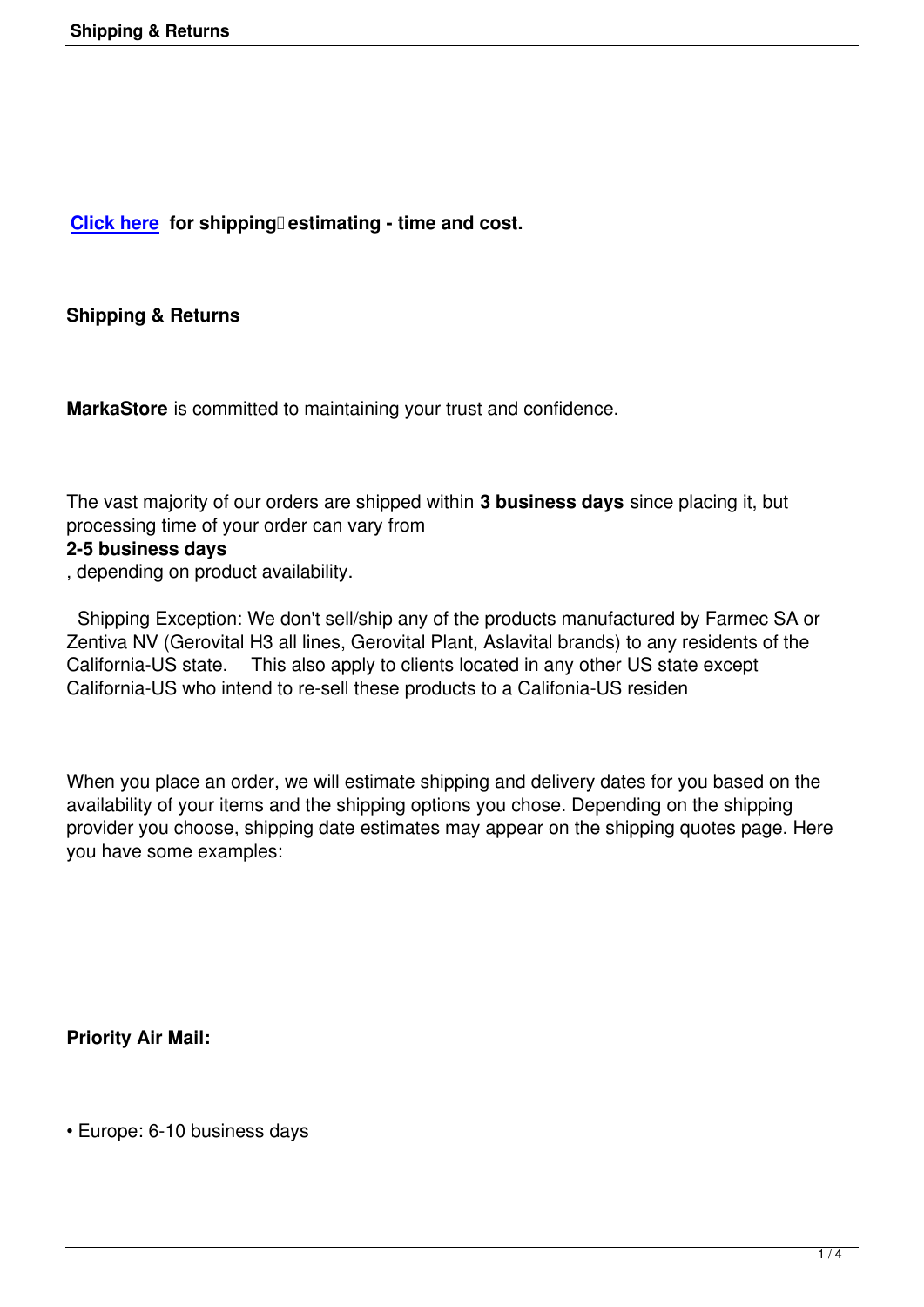- North and Central America: 6 14 business days
- Asia, Africa, South America, Australia, other: 6 18 business days

## **Non-Priority Ground Mail:**

- Europe: 8 20 business days
- North and Central America: 10 20 business days
- Asia, Africa, South America, Australia, other: 10 28 business days

**EMS - Fast Delivery**

• Between 4 – 8 business days depending on region

Please also note that the shipping rates for all items we sell are weight-based. The weight of any such item is visible on the checkout page. To reflect the policies of the shipping companies we use (the Romanian National Post), all weights will be rounded up to the next full kilogram.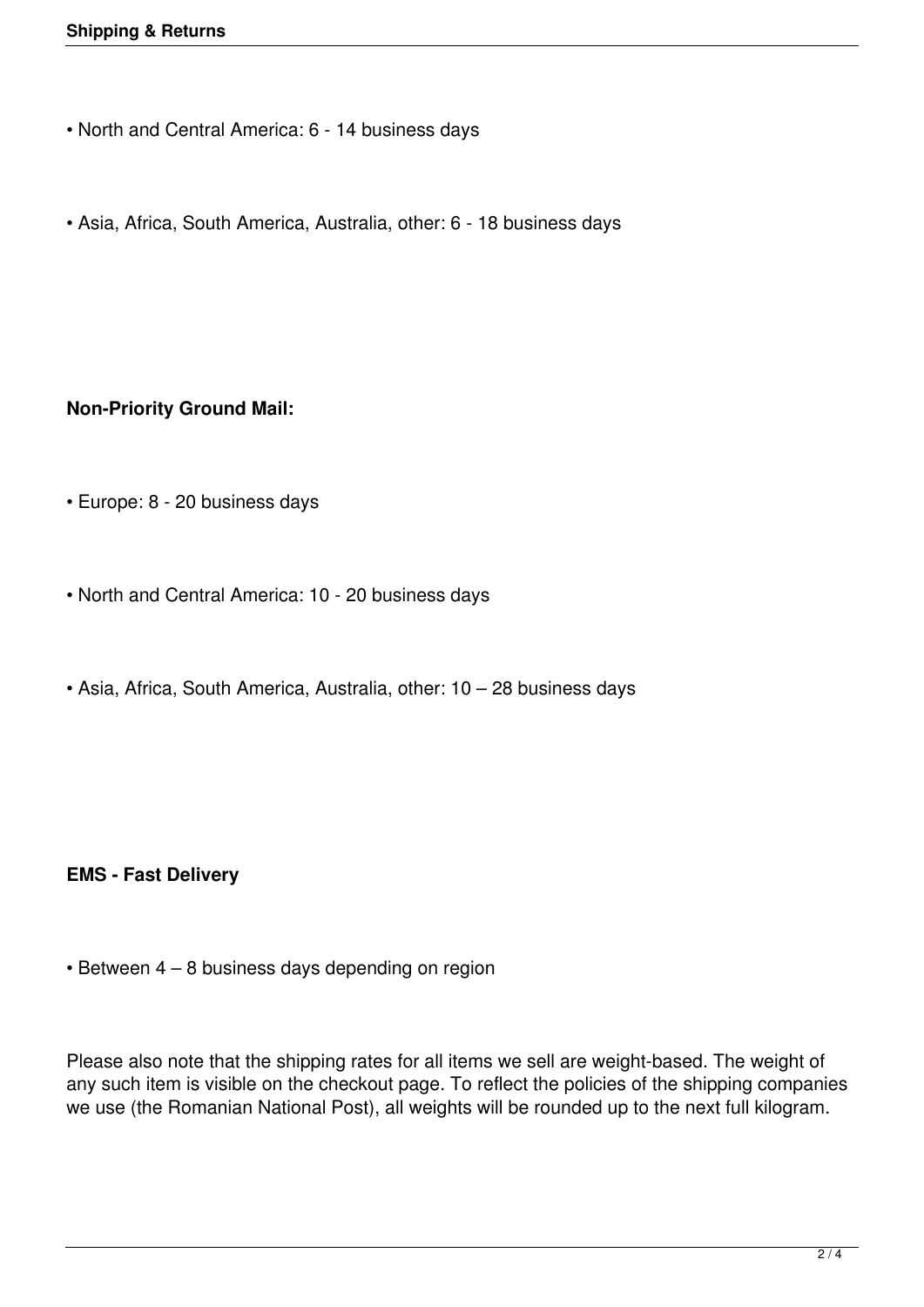0.2 kg for each package will be added to the total weight of your parcel.

You can also use our SHIPPING CALCULATOR to estimate your shipping cost for some regions, carriers and weights.

## **MarkaStore Return Policy**

You may return any unopened items within **30 days** of delivery for a full refund. We will also cover the return shipping costs if the return is a result of our error (you received an incorrect or defective item, etc.).

You should expect to receive your refund within **5 - 10 business days** of receiving your returned items at our headquarter. This time period is needed to process your return once we receive it and to process through our bank your refund request.

Refunds will only be issued to the original credit card that you use when placing your order.

Please send your refund to the following address:

**SKIN ATTRIBUTE SRL**

Policlinicii 1A, Ciorogirla

Ilfov, 077055